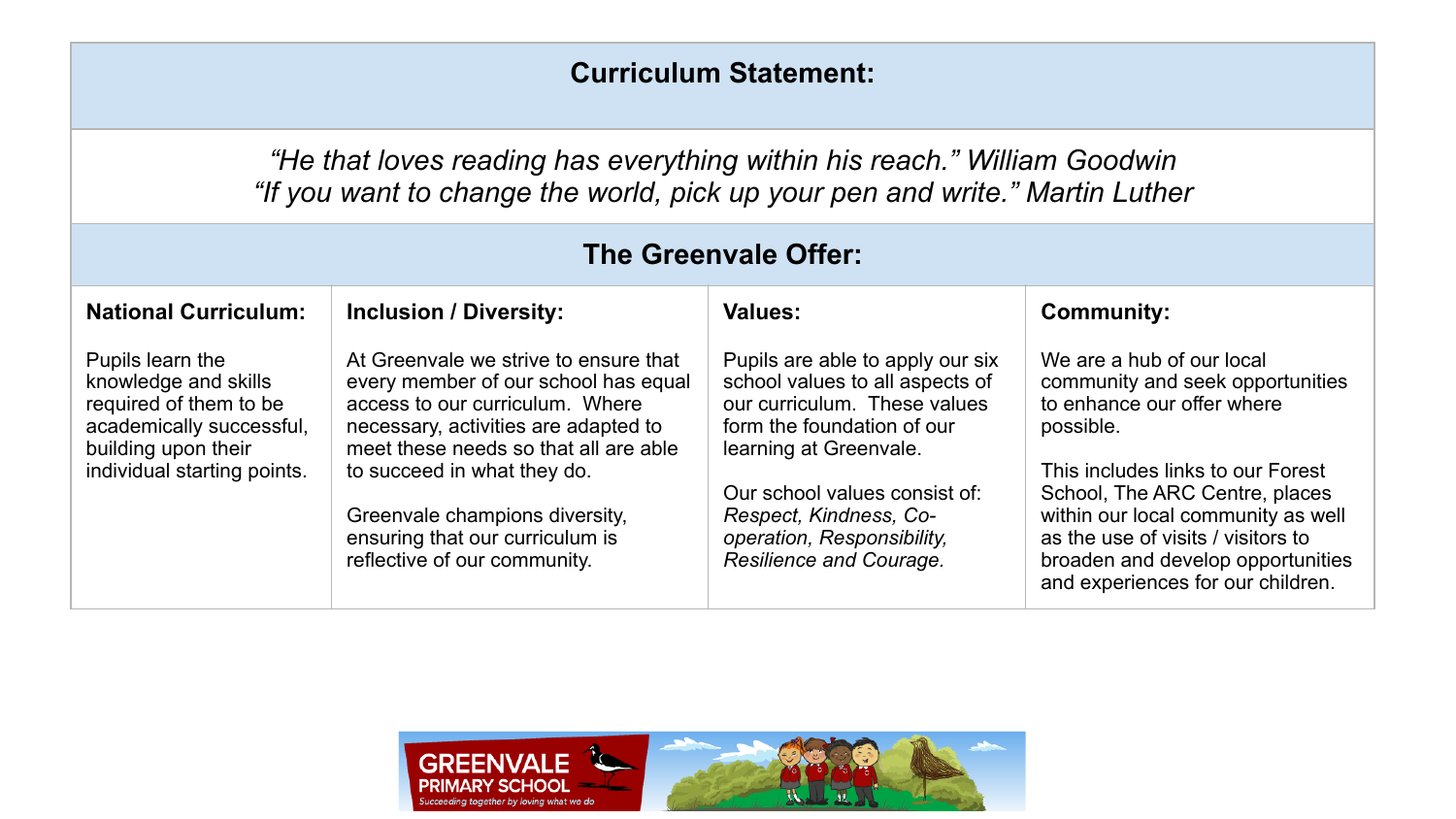| Intent<br>(What do we want our children to know<br>and be able to do?)                                                                                                                                                                                                                                                                                                                                                                                                                                                                                                                                                                                                                                                                                                                                                             | Implementation<br>(What will it look like in the classroom?)                                                                                                                                                                                                                                                                                                                                                                                                                                                                                                                                                                                                                                                                                                                                                                                                                | Impact<br>(How will this be measured?)                                                                                                                                                                                                                                                                                                                                                                                                                                                                                                                                                                                                                                                                                                                        |  |  |  |
|------------------------------------------------------------------------------------------------------------------------------------------------------------------------------------------------------------------------------------------------------------------------------------------------------------------------------------------------------------------------------------------------------------------------------------------------------------------------------------------------------------------------------------------------------------------------------------------------------------------------------------------------------------------------------------------------------------------------------------------------------------------------------------------------------------------------------------|-----------------------------------------------------------------------------------------------------------------------------------------------------------------------------------------------------------------------------------------------------------------------------------------------------------------------------------------------------------------------------------------------------------------------------------------------------------------------------------------------------------------------------------------------------------------------------------------------------------------------------------------------------------------------------------------------------------------------------------------------------------------------------------------------------------------------------------------------------------------------------|---------------------------------------------------------------------------------------------------------------------------------------------------------------------------------------------------------------------------------------------------------------------------------------------------------------------------------------------------------------------------------------------------------------------------------------------------------------------------------------------------------------------------------------------------------------------------------------------------------------------------------------------------------------------------------------------------------------------------------------------------------------|--|--|--|
| To enjoy the English curriculum and<br>develop confidence in their own<br>proficiency with the English<br>language.<br>To become real readers and real<br>writers who do so for pleasure as<br>well as practical purposes.<br>To build on the skills and knowledge<br>they acquire as they progress<br>through the school, developing<br>deeper understanding and greater<br>proficiency.<br>To enjoy the opportunities they are<br>given to perform, speak and develop<br>listening skills.<br>To experience a broad and balanced<br>offering of literature that responds to<br>their needs while at the same time<br>offering alternate views of the world<br>in which they live.<br>Develop a rich vocabulary of Tier 2<br>and 3 words that enable them to<br>articulate themselves and be<br>understood more clearly.<br>GREËN | In writing:<br>A clear focus on fiction, non-fiction or<br>Poetry.<br>Working walls showing current<br>$\bullet$<br>learning for children's reference.<br>Fiction writing taught using the<br>$\bullet$<br>principles of the Talk for Writing<br>programme.<br>Hamilton Trust planning will be used<br>$\bullet$<br>for teaching Non-fiction writing until it<br>is developed using the T4W approach<br>in 2022-2023 (SIP)<br>Teaching tailored specifically to the<br>$\bullet$<br>needs of the class following on from a<br>cold write in Fiction.<br>Children imitating language orally,<br>$\bullet$<br>before reading it and analysing it.<br>Children writing their own versions of<br>$\bullet$<br>the model texts that demonstrate their<br>acquisition of and progress in writing<br>skills.<br>Children self editing and improving<br>$\bullet$<br>draft writing. | Formative and summative<br>$\bullet$<br>assessment will show attainment<br>and inform each class teacher's<br>future planning.<br>Children's work will be celebrated<br>and on display.<br>Children's progress through the '10<br>Before 10' books for their year<br>group is monitored and celebrated.<br>Writing is assessed at the end of<br>$\bullet$<br>each half term.<br>Termly teacher assessments are<br>$\bullet$<br>informed by a range of tasks and<br>entered on the school management<br>system.<br>Reading comprehension is<br>$\bullet$<br>assessed each half term.<br>Year 2 and Year 6 complete the<br>$\bullet$<br>statutory SATs test each May.<br>Spelling is tested weekly. Teachers<br>$\bullet$<br>monitor progress of their classes. |  |  |  |
| PRIMARY SCHOOI                                                                                                                                                                                                                                                                                                                                                                                                                                                                                                                                                                                                                                                                                                                                                                                                                     |                                                                                                                                                                                                                                                                                                                                                                                                                                                                                                                                                                                                                                                                                                                                                                                                                                                                             |                                                                                                                                                                                                                                                                                                                                                                                                                                                                                                                                                                                                                                                                                                                                                               |  |  |  |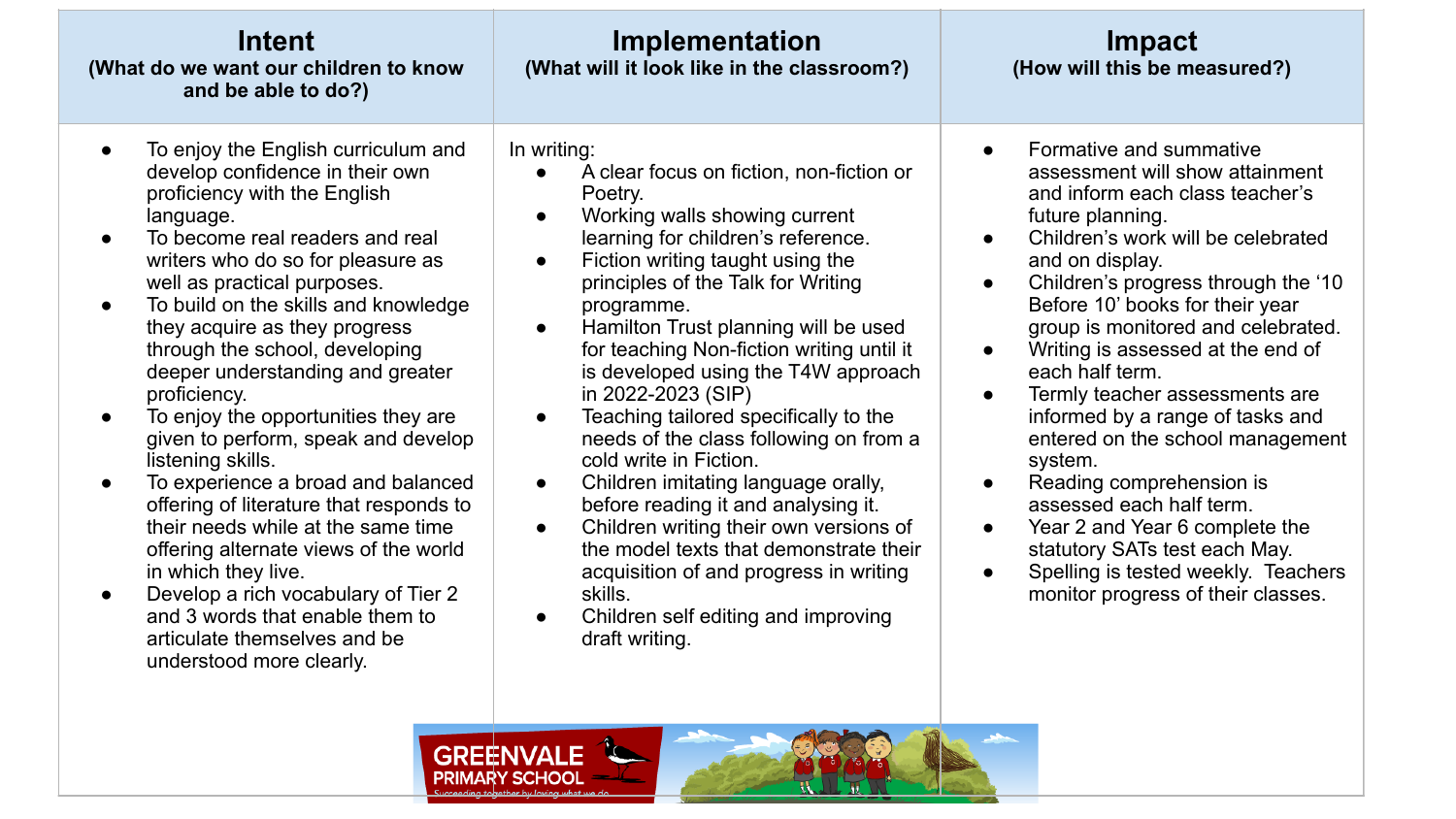| Intent<br>(What do we want our children to know<br>and be able to do?)                                                                                                                                                                                                                                                                                                                                                                                                                                                                                                                                                                         | Implementation<br>(What will it look like in the classroom?)                                                                                                                                                                                                                                                                                                                                                                                                                                                                                                                                                                                                                                                                                                                                   | Impact<br>(How will this be measured?)                                                                                                                                                                                                                                                                                                          |
|------------------------------------------------------------------------------------------------------------------------------------------------------------------------------------------------------------------------------------------------------------------------------------------------------------------------------------------------------------------------------------------------------------------------------------------------------------------------------------------------------------------------------------------------------------------------------------------------------------------------------------------------|------------------------------------------------------------------------------------------------------------------------------------------------------------------------------------------------------------------------------------------------------------------------------------------------------------------------------------------------------------------------------------------------------------------------------------------------------------------------------------------------------------------------------------------------------------------------------------------------------------------------------------------------------------------------------------------------------------------------------------------------------------------------------------------------|-------------------------------------------------------------------------------------------------------------------------------------------------------------------------------------------------------------------------------------------------------------------------------------------------------------------------------------------------|
| Develop and apply strategies for<br>spelling new and well known words.<br>This includes the application of<br>phonics.<br>Develop a cursive handwriting style<br>that allows for unimpeded flow in<br>writing tasks.<br>To know the grammatical terms for<br>$\bullet$<br>language and so better understand<br>how to use it.<br>Appreciate and write poetry as an<br>$\bullet$<br>expression of feelings and ideas,<br>given intensity by the use of<br>distinctive style and rhythm.<br>Perform a piece of work in front of<br>$\bullet$<br>an audience: as a member of class,<br>as an individual for example in our<br>annual Poetry Slam. | Shared writing, developing a Toolkit of<br>$\bullet$<br>author skills.<br>Vocabulary collections on display for<br>$\bullet$<br>children's use.<br>A neat cursive handwriting style.<br>$\bullet$<br>VIPERS reading focuses on display to<br>$\bullet$<br>support comprehension development.<br>In reading:<br>A variety of regular reading<br>$\bullet$<br>opportunities for example, individual,<br>group for with an adult.<br>A variety of rich texts related to the<br>$\bullet$<br>theme being studied.<br>A comfortable and inviting reading<br>$\bullet$<br>corner that offers a selection of books<br>alongside the 10 Before 10 lists of<br>titles specifically curated for each<br>class.<br>Clear indication of what the class<br>$\bullet$<br>reading book is for that half term. | Children develop fluency and make<br>$\bullet$<br>progress through the decodable<br>reading scheme used by the<br>school.<br>Termly phase assessments show<br>$\bullet$<br>the progress made be each pupil in<br><b>KS1.</b><br>Pupils in Year 1 are assessed<br>$\bullet$<br>during the summer term using the<br>phonics screening assessment. |